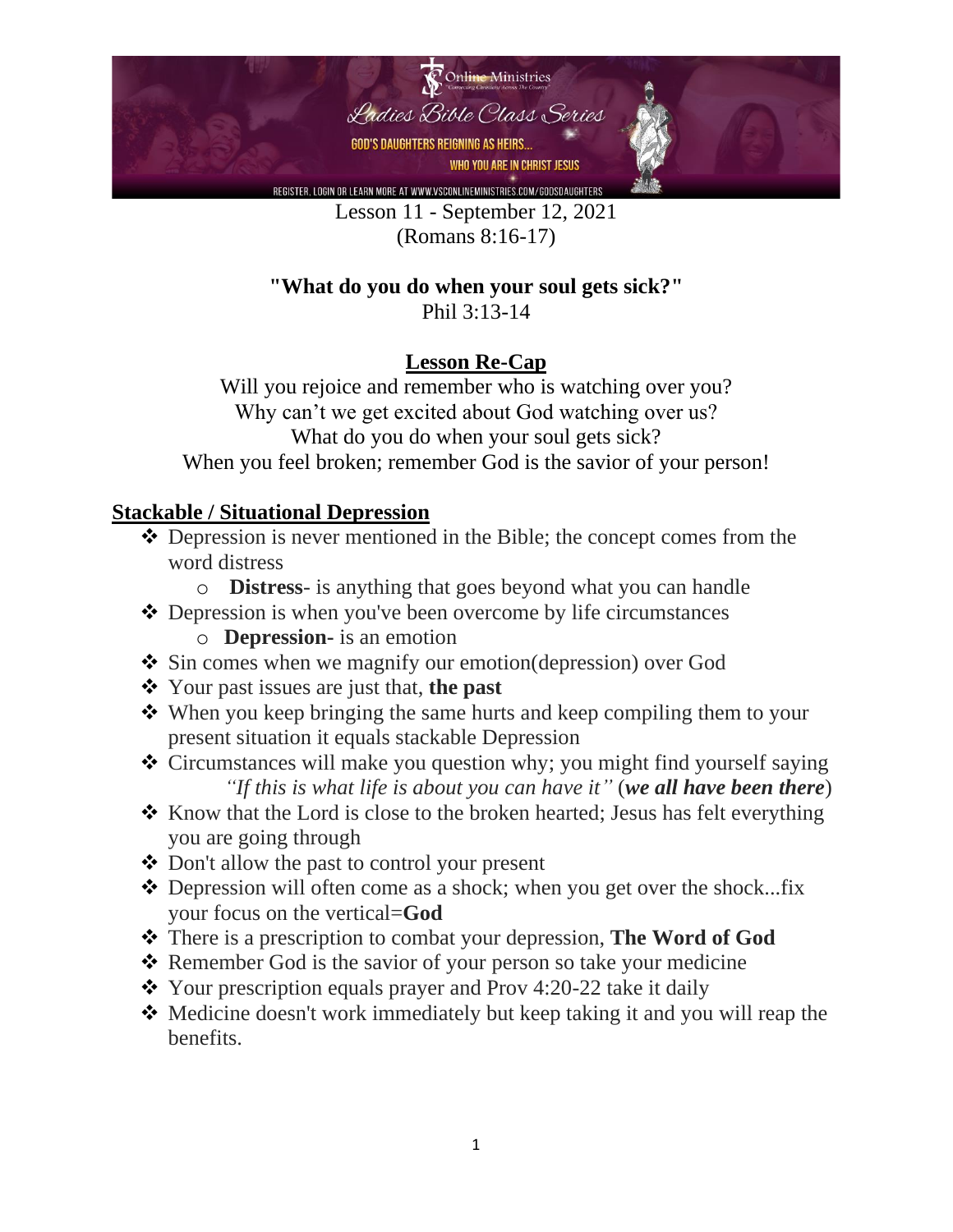

(Romans 8:16-17)

*You are God's daughter and can enter the throne room anytime you have need*

#### **Search me, Lord!!!**

- ❖ Your soul reacts to all that it's going through
- ❖ Your inner self reflects the disease effecting your heart
	- o **Disease**=the absence of ease
- ❖ When you look in the mirror and you don't like what you see...

*On and On life goes where it stops nobody knows...what do you do with shattered dreams? You seek the Lord!* 

- ❖ Ask the Lord to help dig you out of your depression
- ❖ When you get to the breaking point. Ask the Lord to search & dig out of you all that does not belong.
- ❖ Make the best out of your bad situation
- ❖ If you bring the past into your present you will poison your future
- ❖ Put your emotions under the control of God

*God will preserve you in the midst of your trials*

#### **Taking A Minute to Overcome your moment**

- ❖ A lot can happen in a minute
	- **minute**=quality. **moment**=time of your event
- ❖ Sometimes your event can last a while
- ❖ We will all have stressful moments in life but while in that moment, you learn to wait on the Lord. (*It's a process)*
- ❖ To overcome your moment, do 2 things
	- o Be still
	- o Be quiet
- ❖ Wait only God and fix your eyes on whom you believe to sustain you.
	- o **Wait**=to expect
- ❖ When the moments come you will be prepared to come out victoriously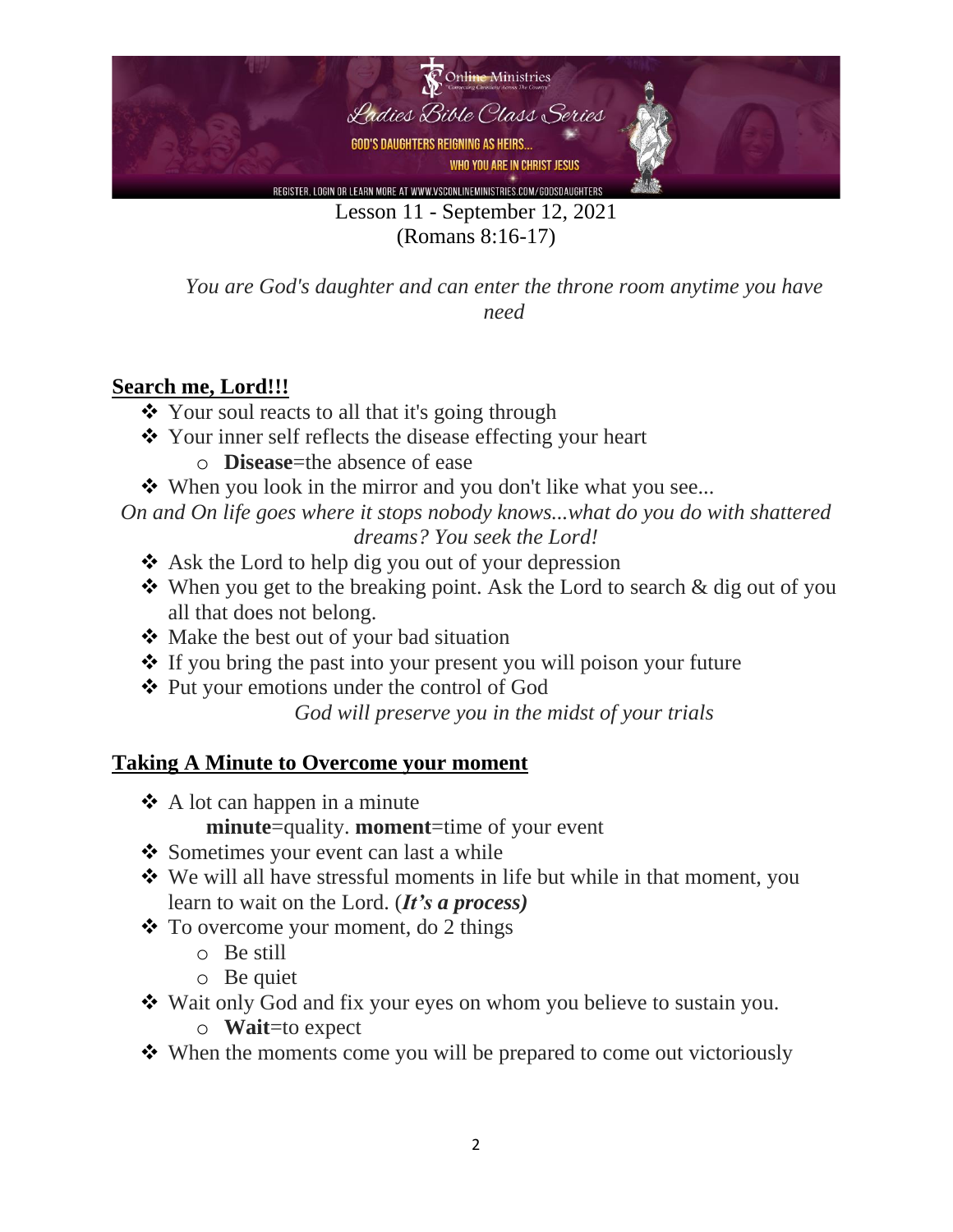

(Romans 8:16-17)

## **But God!**

| There will be times when circumstances overtake youBut God |  |
|------------------------------------------------------------|--|
|                                                            |  |
|                                                            |  |
| The enemy wants you to give into your depressionBut God    |  |

#### *The Rain*

One day a young lady was driving with her father. They came upon a storm, and the young lady asked her father, What should I do?

He said keep driving. Cars began to pull over to the side, the storm was getting worse.

What should I do. The young lady asked?

Keep driving, her father replied.

On up a few feet, she noticed that eighteen wheelers were also pulling over. She told her dad, I must pull over, I can barely see ahead. It is terrible, and everyone is pulling over!

Her father told her, Don't give up, just keep driving!

Now the storm was terrible, but she never stopped driving, and soon she could see a little more clearly. After a couple of miles she was again on dry land, and the sun came out.